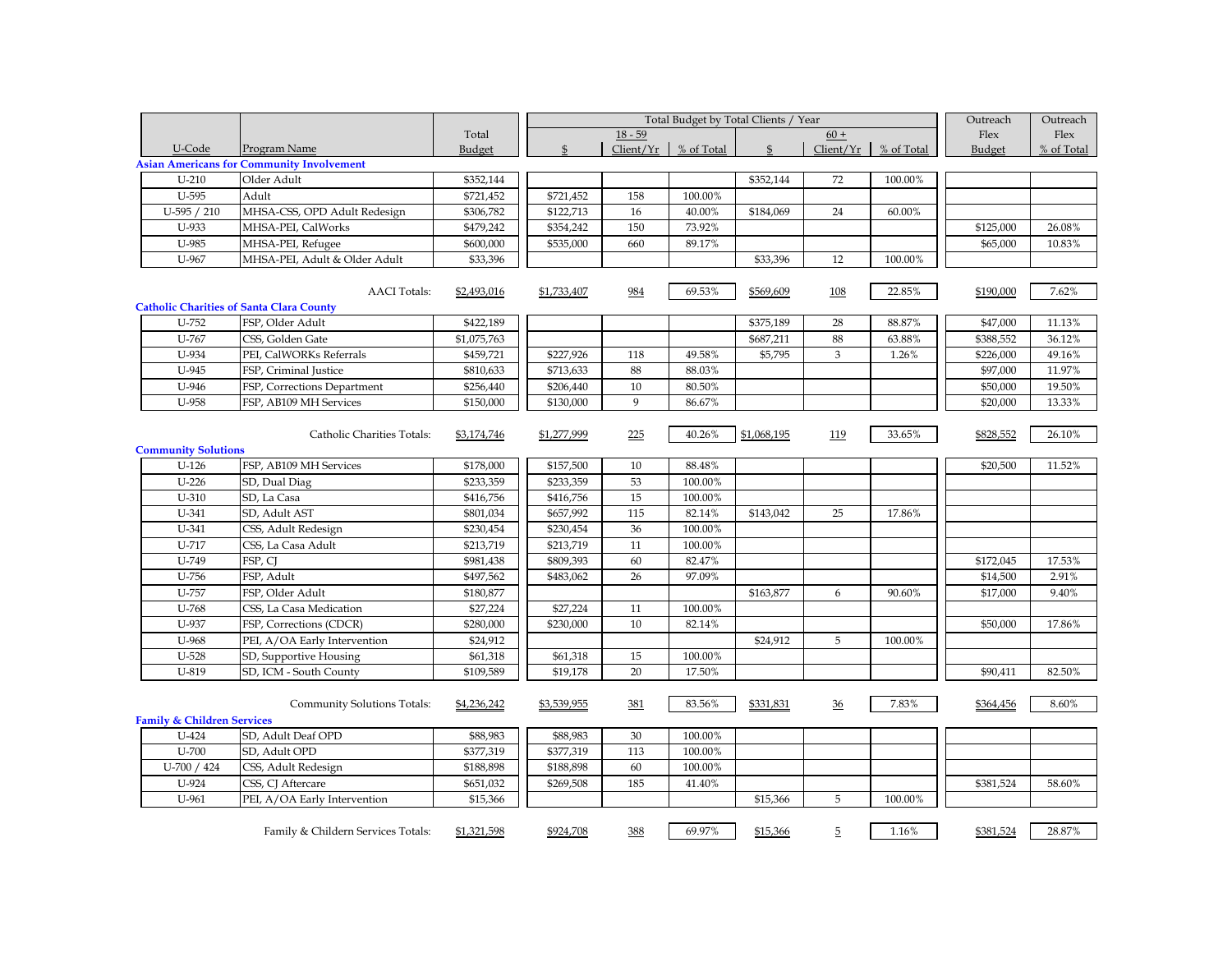|                                  |                              |             |               | Outreach  | Outreach   |           |                |            |           |            |
|----------------------------------|------------------------------|-------------|---------------|-----------|------------|-----------|----------------|------------|-----------|------------|
|                                  |                              | Total       |               | $18 - 59$ |            |           | $60 +$         |            | Flex      | Flex       |
| U-Code                           | Program Name                 | Budget      | $\mathcal{S}$ | Client/Yr | % of Total |           | Client/Yr      | % of Total | Budget    | % of Total |
| <b>Gardner Family Care</b>       |                              |             |               |           |            |           |                |            |           |            |
| $U-128$                          | FSP, AB109 MH Services       |             | \$157,000     | 10        | 92.35%     |           |                |            | \$13,000  | 7.65%      |
| $U-290$                          | SD, Adult OPD                | \$536,466   | \$536,466     | 135       | 100.00%    |           |                |            |           |            |
| $U-626$                          | SD, Older Adult OPD          | \$702,423   | \$84,291      | 12        | 12.00%     | \$618,132 | 88             | 88.00%     |           |            |
| U-290 / 626                      | CSS, Adult Redesign          | \$357,223   | \$357,223     | 63        | 100.00%    |           |                |            |           |            |
| $U-307$                          | FSP, Corrections             | \$283,536   | \$255,036     | 10        | 89.95%     |           |                |            | \$28,500  | 10.05%     |
| U-759                            | FSP, Adult                   | \$706,746   | \$605,746     | $30\,$    | 85.71%     |           |                |            | \$101,000 | 14.29%     |
| $U-760$                          | FSP, Criminal Justice        | \$971,922   | \$913,922     | 70        | 94.03%     |           |                |            | \$58,000  | 5.97%      |
| U-935                            | PEI, CalWORKS Referrals      | \$544,690   | \$484,690     | 150       | 88.98%     |           |                |            | \$60,000  | 11.02%     |
| U-986                            | SD, Parolee Re-Entry         | \$105,000   | \$105,000     | 10        | 100.00%    |           |                |            |           |            |
| $U-962$                          | PEI, A/OA Early Intervention | \$40,166    |               |           |            | \$40,166  | $\overline{7}$ | 100.00%    |           |            |
|                                  |                              |             |               |           |            |           |                |            |           |            |
|                                  | Gardner Totals:              | \$4,418,172 | \$3,499,374   | 490       | 79.20%     | \$658,298 | 95             | 14.90%     | \$260,500 | 5.90%      |
| <b>HealthRight 360 (AARS)</b>    |                              |             |               |           |            |           |                |            |           |            |
| U-973                            | PEI, CalWORKs Referrals      | \$467,203   | \$255,203     | 150       | 54.62%     |           |                |            | \$212,000 | 45.38%     |
|                                  |                              |             |               |           |            |           |                |            |           |            |
|                                  | HealthRight 360 Totals:      | \$467,203   | \$255,203     | 150       | 54.62%     |           |                |            | \$212,000 | 45.38%     |
| <b>Home First Services (EHC)</b> |                              |             |               |           |            |           |                |            |           |            |
| $U-818$                          | SD, ICM - North County       | \$100,000   | \$2,400       | 20        | 2.40%      |           |                |            | \$97,600  | 97.60%     |
|                                  |                              |             |               |           |            |           |                |            |           |            |
|                                  | Home First Totals:           | \$100,000   | \$2,400       | 20        | 2.40%      |           |                |            | \$97,600  | 97.60%     |
| <b>HOPE Services</b>             |                              |             |               |           |            |           |                |            |           |            |
| U-549                            | CSS, Adults with Autism      | \$350,324   | \$297,775     | 72        | 85.00%     |           |                |            | \$52,549  | 15.00%     |
| U-559                            | SD, Adult/OA AST             | \$676,495   | \$577,176     | 308       | 85.32%     | \$99,319  | 53             | 14.68%     |           |            |
| U-559                            | CSS, Adult Redesign          | \$131,253   | \$113,516     | 32        | 86.49%     | \$17,737  | 5              | 13.51%     |           |            |
| U-788                            | CSS, DD Integrated           | \$687,248   | \$640,307     | 156       | 93.17%     | \$36,941  | 9              | 5.38%      | \$10,000  | 1.46%      |
| U-963                            | CSS, A/OA Early Intervention | \$19,590    |               |           |            | \$19,590  | 5              | 100.00%    |           |            |
|                                  |                              |             |               |           |            |           |                |            |           |            |
|                                  | <b>HOPE Totals:</b>          | \$1,864,910 | \$1,628,774   | 568       | 87.34%     | \$173,587 | 72             | 9.31%      | \$62,549  | 3.35%      |
| <b>Indian Health Center</b>      |                              |             |               |           |            |           |                |            |           |            |
| $U-761$                          | FSP, Adult                   | \$545,151   | \$480,151     | 20        | 88.08%     |           |                |            | \$65,000  | 11.92%     |
|                                  |                              |             |               |           |            |           |                |            |           |            |
|                                  | Indian Health Center Totals: | \$545,151   | \$480,151     | 20        | 88.08%     |           |                |            | \$65,000  | 11.92%     |
| <b>Mekong Community Center</b>   |                              |             |               |           |            |           |                |            |           |            |
| $U-561$                          | SD, Adult OPD                | \$323,628   | \$323,628     | 118       | 100.00%    |           |                |            |           |            |
| U-561                            | CSS, Adult Redesign          | \$91,374    | \$91,374      | 33        | 100.00%    |           |                |            |           |            |
| $U-762$                          | FSP. Adult<br>\$766,980      |             | \$559,294     | 20        | 72.92%     |           |                |            | \$207,686 | 27.08%     |
| U-964                            | PEI, A/OA Early Intervention | \$10,024    |               |           |            | \$10,024  | 5              | 100.00%    |           |            |
|                                  |                              |             |               |           |            |           |                |            |           |            |
|                                  | Mekong Totals:               | \$1,192,006 | \$974,296     | 171       | 81.74%     | \$10,024  | $\overline{5}$ | 0.84%      | \$207,686 | 17.42%     |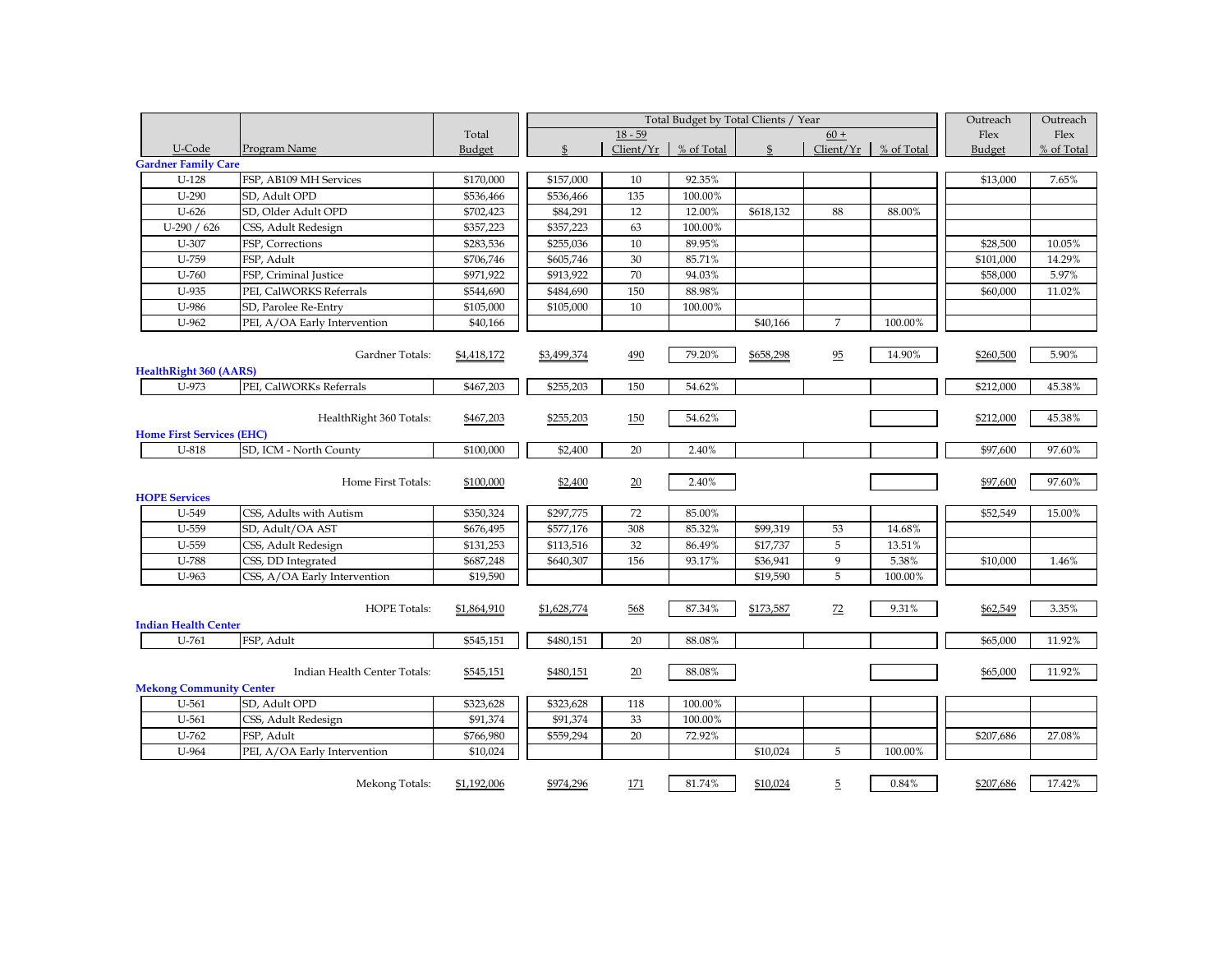|                                          |                                         |                        |                | Total Budget by Total Clients / Year | Outreach   | Outreach           |                |            |             |            |
|------------------------------------------|-----------------------------------------|------------------------|----------------|--------------------------------------|------------|--------------------|----------------|------------|-------------|------------|
|                                          |                                         | Total                  |                | $18 - 59$                            |            |                    | $60 +$         |            | Flex        | Flex       |
| U-Code                                   | Program Name                            | Budget                 | $\mathfrak{S}$ | Client/Yr                            | % of Total | $\mathbf{\hat{S}}$ | Client/Yr      | % of Total | Budget      | % of Total |
| <b>Momentum for Mental Health</b>        |                                         |                        |                |                                      |            |                    |                |            |             |            |
| U-134                                    | SD, N County                            | $\overline{1,}159,820$ | \$868,347      | 143                                  | 74.87%     | \$291,473          | 48             | 25.13%     |             |            |
| U-348                                    | SD, E County                            | \$1,608,904            | \$1,257,754    | 197                                  | 78.17%     | \$351,150          | 55             | 21.83%     |             |            |
| $U-621$                                  | SD, Alameda                             | \$6,213,767            | \$4,996,123    | 820                                  | 80.40%     | \$1,151,545        | 189            | 18.53%     | \$66,099    | 1.06%      |
| U-134 / 348 / 621                        | CSS, Adult Redesign                     | \$1,435,630            | \$1,067,520    | 174                                  | 74.36%     | \$368,110          | 60             | 25.64%     |             |            |
| U-379                                    | SD, Crisis Residential Medication       | \$95,782               | \$86,405       | 129                                  | 90.21%     | \$9,377            | 14             | 9.79%      |             |            |
| U-384                                    | SD, Day Rehab                           | \$61,170               | \$54,731       | 34                                   | 89.47%     | \$6,439            | $\overline{4}$ | 10.53%     |             |            |
| $U-551$                                  | SD, Crisis Residential Beds             | \$979,758              | \$903,081      | 106                                  | 92.17%     | \$76,677           | 9              | 7.83%      |             |            |
| U-572                                    | SD, Day Rehab                           | \$735,070              | \$677,038      | 70                                   | 92.11%     | \$58,032           | 6              | 7.89%      |             |            |
| $U-73$                                   | SD, Crisis Residential Beds             | \$1,160,134            | \$1,046,554    | 129                                  | 90.21%     | \$113,580          | 14             | 9.79%      |             |            |
| U-741                                    | CSS, Crisis Residential Beds            | \$1,586,712            | \$1,424,217    | 149                                  | 89.76%     | \$162,495          | 17             | 10.24%     |             |            |
| U-742                                    | CSS, Crisis Residential Medication      | \$486,479              | \$436,659      | 149                                  | 89.76%     | \$49,820           | 17             | 10.24%     |             |            |
| $U-81$                                   | SD, Crisis Residential Medication       | \$81,016               | \$74,676       | 106                                  | 92.17%     | \$6,340            | 9              | 7.83%      |             |            |
| U-902                                    | FSP, IMD EPS                            | \$714,219              | \$534,219      | 120                                  | 74.80%     |                    |                |            | \$180,000   | 25.20%     |
| U-904                                    | FSP, Crisis Residential Beds            | \$645,357              | \$645,357      | 66                                   | 100.00%    |                    |                |            |             |            |
| $U-905$                                  | FSP, Crisis Residential Medication      | \$113,595              | \$113,595      | 66                                   | 100.00%    |                    |                |            |             |            |
| U-974                                    | FSP, Adult                              | \$2,106,364            | \$1,866,364    | 96                                   | 88.61%     |                    |                |            | \$240,000   | 11.39%     |
| $U-673$                                  | SD, XR Bridge                           | \$1,888,554            | \$1,187,729    | 51                                   | 62.89%     | \$628,797          | 27             | 33.30%     | \$72,028    | 3.81%      |
| U-744                                    | CSS, THSP - Scattered Sites             | \$137,289              | \$13,074       | 25                                   | 9.52%      |                    |                |            | \$124,215   | 90.48%     |
| $U$ -602 / 603                           | PEI, REACH - (EDIPP)                    | \$675,000              | \$189,994      | 10                                   | 28.15%     |                    |                |            | \$485,006   | 71.85%     |
| U-965                                    | PEI, Early Intervention                 | \$250,746              |                |                                      |            | \$250,746          | 32             | 100.00%    |             |            |
|                                          |                                         |                        |                |                                      |            |                    |                |            |             |            |
|                                          | Momentum Totals:                        | \$22,135,366           | \$17,443,437   | 2,640                                | 78.80%     | \$3,524,581        | 501            | 15.92%     | \$1,167,348 | 5.27%      |
| <b>Oasis Care</b>                        |                                         |                        |                |                                      |            |                    |                |            |             |            |
| $U-100$                                  | SD, Adult OPD                           | \$1,084,836            | \$1,084,836    | 212                                  | 100.00%    |                    |                |            |             |            |
| $U-124$                                  | SD, Day Rehab                           | \$782,755              | \$782,755      | 212                                  | 100.00%    |                    |                |            |             |            |
|                                          |                                         |                        |                |                                      |            |                    |                |            |             |            |
|                                          | Oasis Totals:                           | \$1,867,591            | \$1,867,591    | 424                                  | 100.00%    |                    |                |            |             |            |
| Peninsula Healthcare Connection          |                                         |                        |                |                                      |            |                    |                |            |             |            |
| U-973                                    | FSP, Adult                              | \$185,111              | \$145,963      | 10                                   | 78.85%     |                    |                |            | \$39,148    | 21.15%     |
|                                          |                                         |                        |                |                                      |            |                    |                |            |             |            |
|                                          | Peninsula Totals:                       | \$185,111              | \$145,963      | 10                                   | 78.85%     |                    |                |            | \$39,148    | 21.15%     |
| <b>UJIMA Adult &amp; Family Services</b> |                                         |                        |                |                                      |            |                    |                |            |             |            |
| U-334                                    | SD, Adult                               | \$182,722              | \$167,745      | 56                                   | 91.80%     | \$14,977           | 5              | 8.20%      |             |            |
| U-334                                    | CSS, Adult Redesign                     | \$52,652               | \$52,652       | 18                                   | 100.00%    |                    |                |            |             |            |
| U-996                                    | PEI, A/OA Early Intervention<br>\$5,800 |                        |                |                                      |            | \$5,800            | 3              | 100.00%    |             |            |
|                                          |                                         |                        |                |                                      |            |                    |                |            |             |            |
|                                          |                                         |                        |                |                                      |            |                    |                |            |             |            |
|                                          | <b>UJIMA</b> Totals:                    | \$241,174              | \$220,397      | 74                                   | 91.39%     | \$20,777           | 8              | 8.61%      |             |            |
|                                          |                                         | \$44,242,286           | \$33,993,655   | 6,546                                | 76.84%     | \$6,372,268        | 949            | 14.40%     | \$3,876,363 | 8.76%      |
|                                          | Grand Total:                            |                        |                |                                      |            |                    |                |            |             |            |